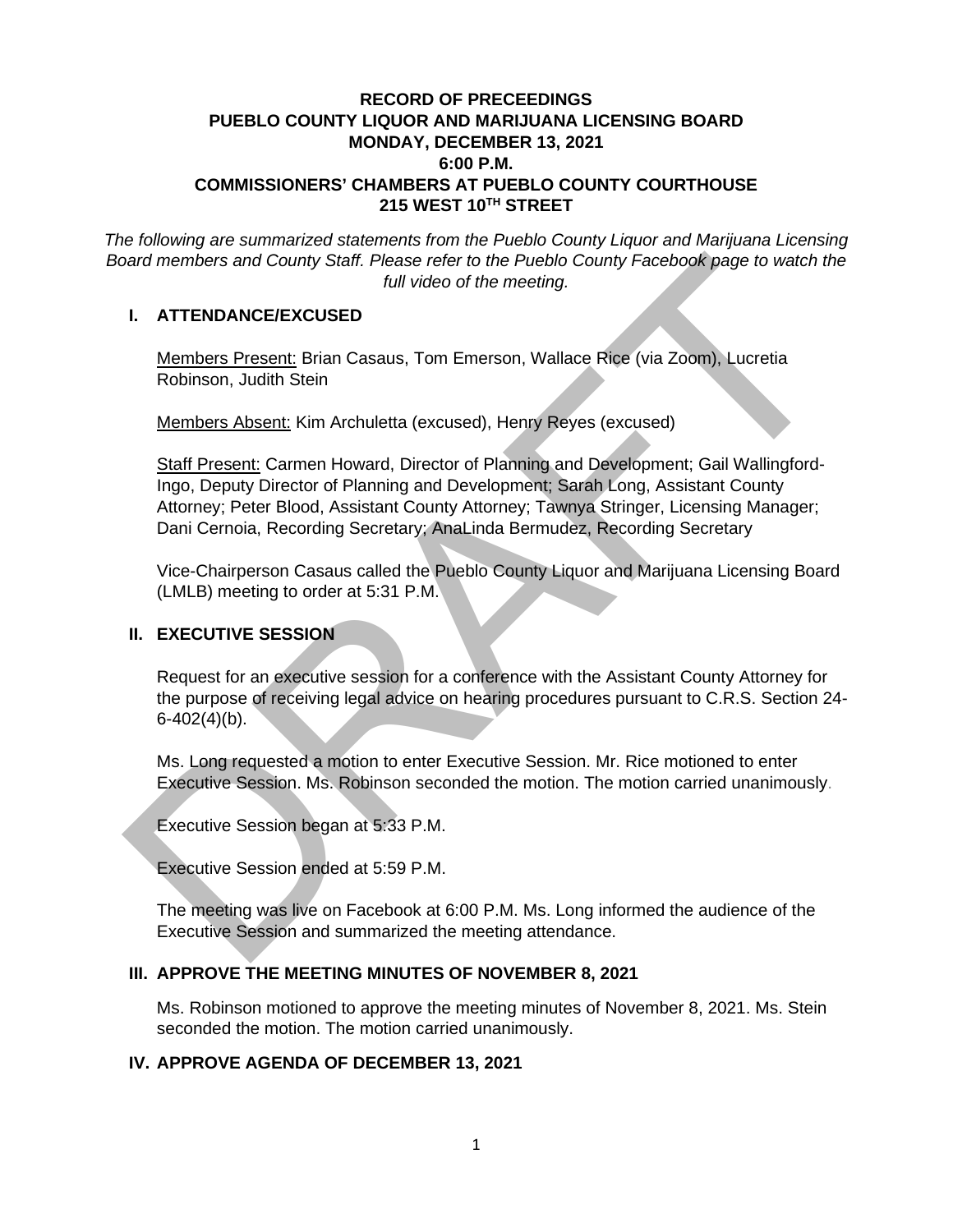Ms. Robinson motioned to approve the agenda of the December 13, 2021 meeting. Mr. Emerson seconded the motion. The motion carried unanimously.

# **V. CONSENT MEETING AGENDA ITEMS**

Vice-Chairperson Casaus requested the staff memorandums and any applicable Findings and Orders be made part of the record of proceedings.

Mr. Blood requested to move item 5.B.4.f to the Regular Meeting agenda as item 7.A.1.a.

Ms. Robinson motioned to approve the consent meeting agenda as amended. Ms. Stein seconded the motion. The motion carried unanimously.

# **LIQUOR LICENSES**

- Renewal Application for a Tavern Liquor License located at 327 Highway 50 East, Avondale, Colorado 81022 submitted by Birner Erica G dba Chuck's Place.
- Renewal Application for a Tavern & Cabaret Liquor License located at 324 South McCulloch Boulevard, Pueblo West, Colorado 81007 submitted by PSM Holdings, LLC dba Jimmy's Tavern. From Manufacture to the Regular Method of the record of proceedings.<br>
Mr. Blood requested to move item 5.B.4.f to the Regular Meeting agenda as item 7.A.1.a.<br>
Ms. Robinson motioned to approve the consent meeting agenda as
	- Renewal Application for a Hotel & Restaurant Liquor License located at 24500 Highway 50 East, Pueblo, Colorado 81006 submitted by Mi Ranchito, Inc dba Mi Ranchito.
	- Renewal Application for a Tavern & Cabaret Liquor License located at 127 East Spaulding Avenue, Pueblo West, Colorado 81007 submitted by VFW dba Pueblo West Post 5812.
	- Renewal Application for a Liquor Store License located at 198 S. Purcell Blvd, Suite 170, Pueblo West, Colorado 81007 submitted by Leng Jason M dba Purcell Blvd Liquor.
	- Renewal Application for a Hotel & Restaurant and Cabaret Liquor License located at 877 East Enterprise Drive, Pueblo West, Colorado 81007 submitted by Rojas, Inc dba Rojas Restaurante Mexicano.
	- Renewal Application for a Fermented Malt Beverage Liquor License located at 78 North McCulloch Boulevard, Pueblo West, Colorado 81007 submitted by Walmart, Inc dba Walmart #3382.
	- Transfer of Ownership Application for a Hotel & Restaurant Liquor License located at 332 South McCulloch Boulevard, Pueblo West, Colorado 81007 submitted by Rhodes Group, LLC dba Bella Pasta and Seafood transferring from Cheerco, LLC dba Bella Pasta and Chicken.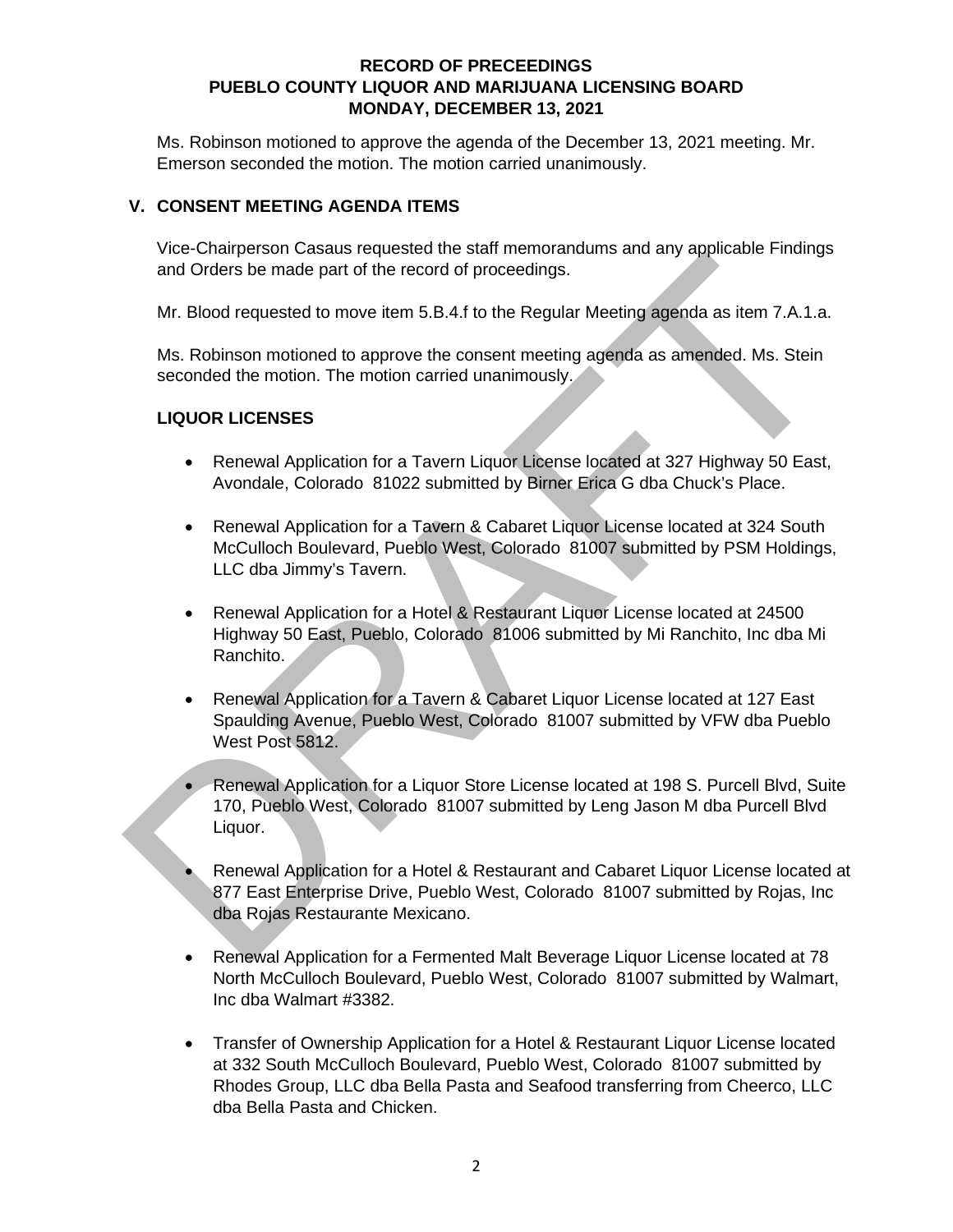#### **MARIJUANA ESTABLISHMENT LICENSES**

- Renewal Application for a Retail Marijuana Products Manufacturer located at 77 North Laser Drive, Suite A, Pueblo West, Colorado 81007 submitted by ClutchX, LLC dba Clutch Extracts.
- Renewal Application for a Medical Marijuana Store and Medical Marijuana Products Manufacturer located at 922 East Kimble Drive, Pueblo West, Colorado 81007 submitted by Denco, LLC. • Renewal Application for a Medical Marijuana Store and Medical Marijuana Produce<br>
Manufacturer located at 922 East Kimble Drive, Pueblo West, Colorado 81007<br>
submitted by Denco, LLC.<br>
• Renewal Application for a Retail M
	- Renewal Application for a Retail Marijuana Cultivation Facility located at 23 North Precision Drive, Pueblo West, Colorado 81007 submitted by Elite Farms, LLC.
	- Renewal Application for a Retail Marijuana Cultivation Facility located at 37037 Harbour Road, Avondale, Colorado 81022 submitted by Exuberant Industries, LLC.
	- Renewal Application for a Retail Marijuana Cultivation Facility located at 43 North Fabrication Drive, Pueblo West, Colorado 81007 submitted by Happy Brands, LLC dba Hiatus Cannabis.
	- Renewal Application for a Retail Marijuana Cultivation Facility located at 76 North Mission Drive, Pueblo West, Colorado 81007 submitted by High Horse, LLC dba Snax.
	- Renewal Application for a Retail Marijuana Cultivation Facility located at 95 North Magneto Drive, Pueblo West, Colorado 81007 submitted by Himalaya Farms, LLC.
	- Renewal Application for a Medical Marijuana Products Manufacturer and Retail Marijuana Products Manufacturer located at 37 North Silicon Drive, Unit A, Pueblo West, Colorado 81007 submitted by JP Labs II, LLC dba Robhots Edibles.
	- Renewal Application for a Medical Marijuana Products Manufacturer and Retail Marijuana Products Manufacturer located at 78 North Silicon Drive, Building 1 of 4, Pueblo West, Colorado 81007 submitted by Palo Verde, LLC.
	- Renewal Application for a Retail Marijuana Cultivation Facility located at 52719 US Highway 50 East, Boone, Colorado 81025 submitted by River Roots, LLC.
	- Renewal Application for a Retail Marijuana Cultivation Facility located at 5715 Red Creek Springs Road East, Pueblo, Colorado 81005 submitted by Wowi, LLC.
	- Change of Ownership Application for a Medical Marijuana Products Manufacturer and Retail Marijuana Products Manufacturer located at 77 North Laser Drive, Suite D, Pueblo West, Colorado 81007 submitted by HWMF, LLC dba Rockin' Extracts.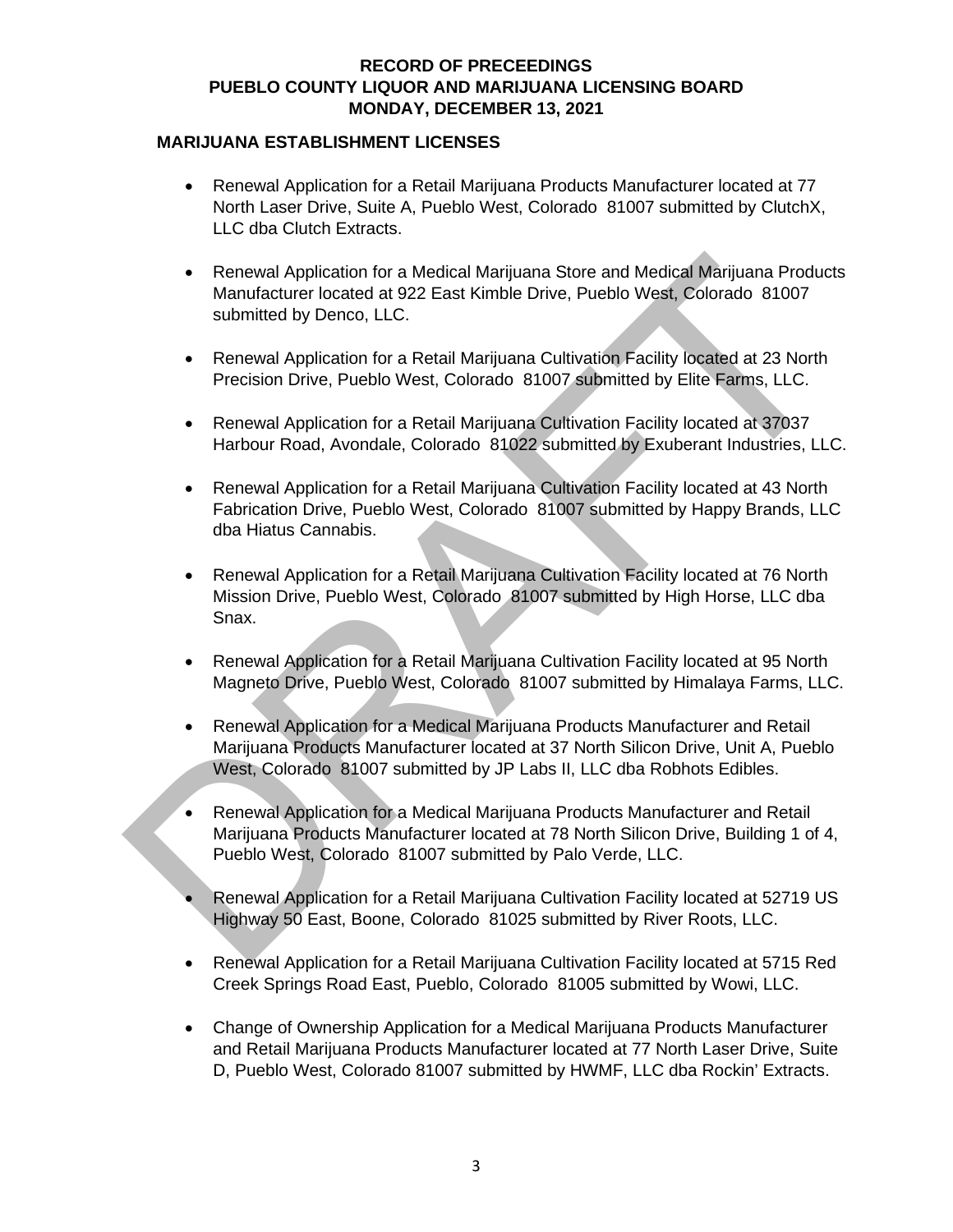- Transfer of Ownership Application for a Retail Marijuana Cultivation and Retail Marijuana Products Manufacturer located at 843 East Chemical Drive, Pueblo West, Colorado 81007 submitted by Flying J, Inc dba Kushmas transferring from Genesis 8, LLC.
- Approval of Hearing Officer Findings and Order for a Retail Marijuana Cultivation Facility and Retail Marijuana Products Manufacturer located at 9000 South Interstate 25, Colorado City, Colorado 81019 submitted by Heartland Industries, LLC. Factility and Retail Marijuana Products Manufacturer located at 9000 South<br>
Interstate 25, Colorado City, Colorado 81019 submitted by Heartland Industries,<br>
LLC.<br>
Approval of Hearing Officer Findings and Order for a Retail
	- Approval of Hearing Officer Findings and Order for a Retail Marijuana Cultivation Facility located at 2310 Pope Valley Ranch Road, Unit B, Pueblo, Colorado 81005 submitted by Insite Commercial and Trading Limited Group, LLC.
	- Approval of Hearing Officer Findings and Order for a Retail Marijuana Cultivation located at 5810 Highway 78 West, Pueblo, Colorado 81005 submitted by JJLV, LLC dba Cannaves.
	- Approval of Hearing Officer Findings and Order for a Retail Marijuana Store located at 4305 Thatcher Avenue, Pueblo, Colorado 81005 submitted by SBUD, LLC dba Star Buds.
	- Approval of Hearing Officer Findings and Order for a Retail Marijuana Products Manufacturer located at 2285 North Interstate 25, Pueblo, Colorado 81008 submitted by Syls, LLC dba Strawberry Fields.

# **VI. REGULAR HEARING AGENDA ITEMS**

# **LIQUOR LICENSES**

• New Application for a Liquor Store located at 359 East Enterprise Drive, Suite 9, Pueblo West, Colorado 81007 submitted by I'll Drink to That "Cakes", LLC dba I'll Drink to That Cakes.

Vice-Chairperson Casaus opened the hearing.

Mr. Austin Gemmell, 1430 Wynkoop Street, Suite 300, Denver, Colorado 80202, attorney for I'll Drink to That "Cakes", LLC dba I'll Drink to That Cakes made an opening statement and called Ms. Cheri Marten, 824 S Flamenco Drive, Pueblo West, Colorado 81007, as his only witness. Discussion occurred between Mr. Gemmell and Ms. Marten regarding the concept of I'll Drink to That "Cakes", LLC dba I'll Drink to That Cakes.

Discussion occurred between the Board and Ms. Marten.

Vice-Chairperson Casaus closed the hearing.

# **IN FAVOR**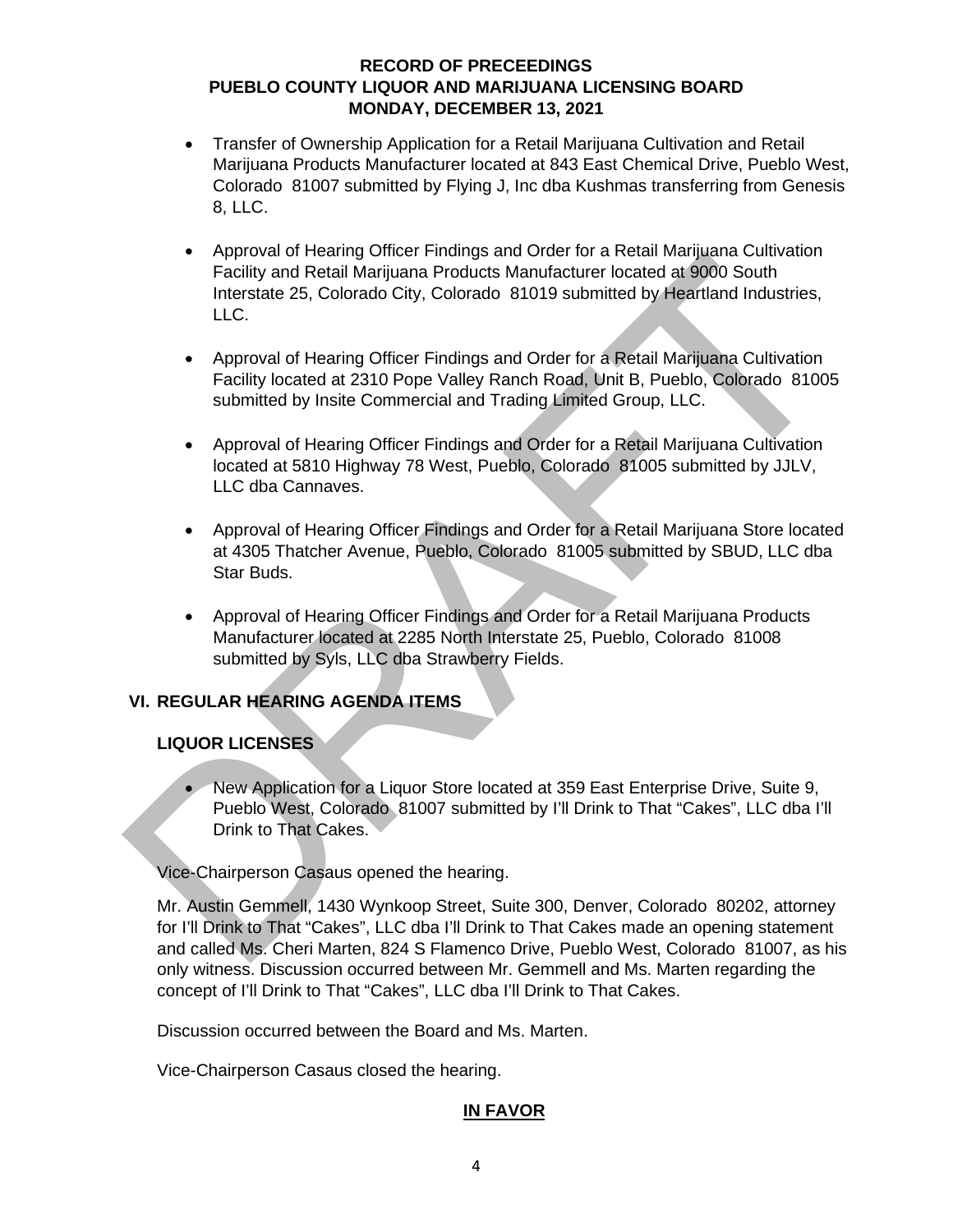No one spoke in favor.

#### **IN OPPOSITION**

There was no opposition.

# **REBUTTAL**

There was no rebuttal.

Vice-Chairperson Casaus closed the hearing.

Discussion occurred.

### **MOTION**

Ms. Robinson motioned to approve the New Application for a Liquor Store located at 359 East Enterprise Drive, Suite 9, Pueblo West, Colorado 81007 submitted by I'll Drink to That "Cakes", LLC dba I'll Drink to That Cakes. Ms. Stein seconded the motion. The motion carried unanimously.

### **VII. REGULAR MEETING AGENDA ITEMS**

### **MARIJUANA ESTABLISHMENT LICENSES**

• Approval Hearing Officer Findings and Order for a Retail Marijuana Cultivation located at 7064 West State Highway 96, Pueblo, Colorado 81005 submitted Voodoo Stylee Natural Farm, LLC dba Voodoo Stylee Natural Farm.

Ms. Long provided a summary to the Board.

Mr. Blood stated the Hearing Officer referenced a property possession issue from a staff report in his Order for Voodoo Stylee Natural Farm, LLC dba Voodoo Stylee Natural Farm. The property possession issue was solely for background information and was not intended as or argued as a reason to deny renewal. Mr. Blood recommended the Board reopen the hearing to limit the denial to be due to inactivity. REBUTTAL<br>
There was no rebuttal.<br>
Vice-Chairperson Casaus closed the hearing.<br>
Discussion occurred.<br>
MS. Robinson motioned to approve the New Agblication for a Liguor Store located at 359<br>
East Enterprise Drive, Suite 9, P

Ms. Long informed the Board of their options.

Discussion occurred.

Mr. Rice motioned to reopen the hearing for Voodoo Stylee Natural Farm, LLC dba Voodoo Stylee Natural Farm just for argument on the decision without taking in any new evidence. Ms. Stein seconded the motion. The motion carried unanimously.

Ms. Long stated the hearing will be scheduled for the January 10, 2022 meeting and the applicant will be notified.

**VIII. OTHER**